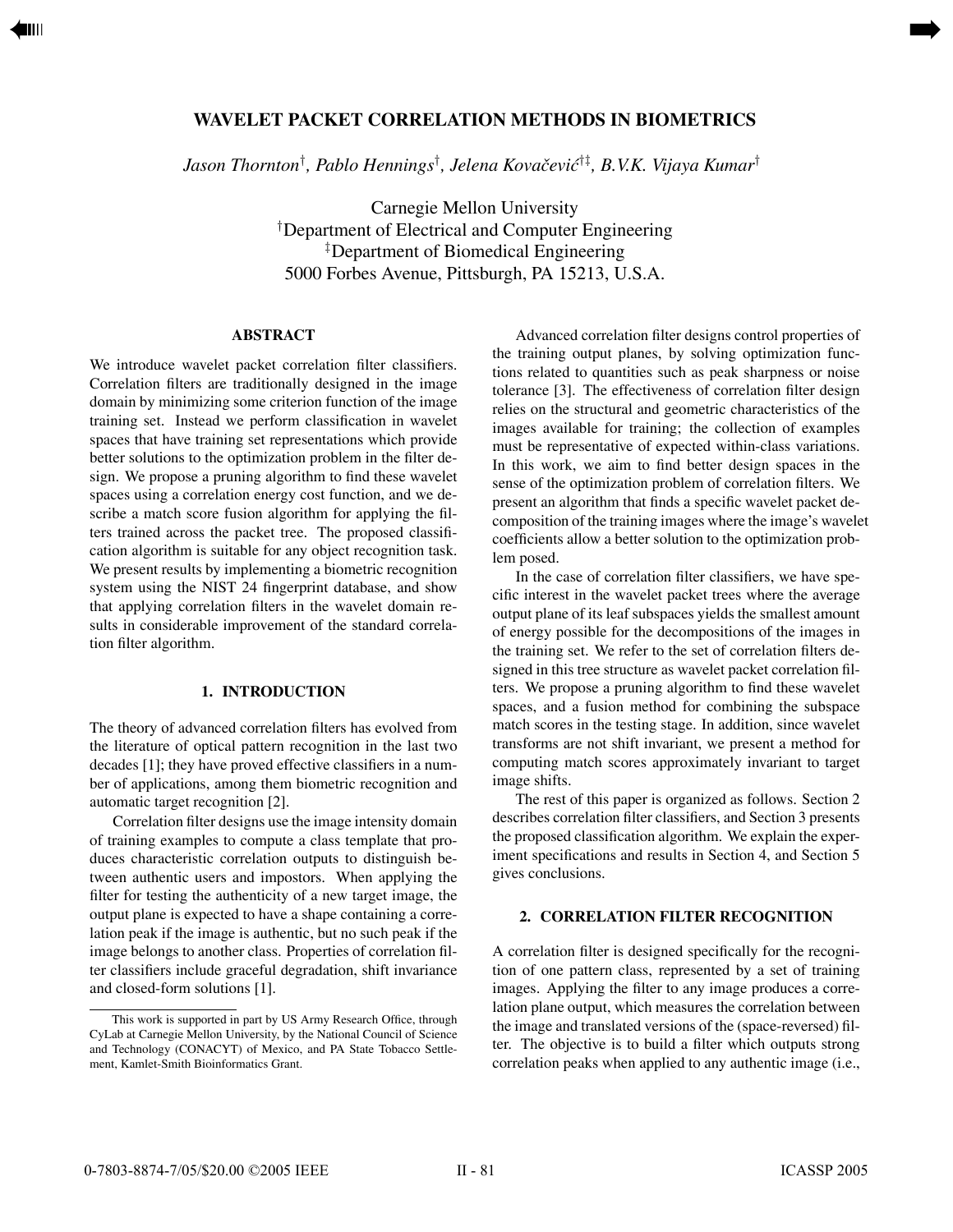

<span id="page-1-0"></span>[➡](#page-0-0)

**Fig. 1**. Left: an authentic correlation plane output. Right: an imposter correlation plane output.

containing the filter's pattern class). To achieve this, correlation filters are designed to produce a peak for all authentic training images, with the expectation that this response will generalize to the entire class of authentic images.

We label the response of a correlation filter to an image as correlation plane **C**. Figure 1 shows typical values for **C** when there exists a match, and when there exists no match. To obtain a match metric, the presence of a sharp peak in **C** must be quantified. To do this, we use the peakto-correlation energy (PCE) metric, defined as

$$
PCE(\mathbf{C}) = \frac{max(|\mathbf{C}|) - mean(|\mathbf{C}|)}{std.dev.(|\mathbf{C}|)}.
$$
 (1)

The PCE match metric, like the filtering operation, is shift-invariant. Therefore, correlation filter recognition is invariant to translations of the input image. Note that we do filtering in the Fourier domain.

**Filter Design**. Let **h** be the correlation filter values, formed by appending all columns of the transfer function into one vector. Let  $\mathbf{x}_i$  represent the transform of the ith training image, vectorized in the same way. Then filter **h** is designed as some function of matrix **X**, where the columns of **X** hold the training images, i.e.  $\mathbf{X} = [\mathbf{x}_1 \cdots \mathbf{x}_i \cdots \mathbf{x}_N].$ 

The simplest filter design is a linear combination of the training images,  $\mathbf{h} = \mathbf{X}\mathbf{w}$ , where the weight vector **w** is calculated as some function of the training data. Although it may be intuitive to build a filter template as a weighted average of the training images, the recognition performance of such filters is less than optimal [3][4]. Since good discrimination depends on the sharpness of the correlation peaks, more advanced filter designs address this problem directly.

**MACE Filter**. The Minimum Average Correlation Energy (MACE) filter design suppresses the sidelobes of the correlation planes by minimizing their energy. First, we assume the training images are centered and constrain the origin of their correlation planes to have value 1; these will be the correlation peaks. Subject to this constraint, we wish to minimize the average energy *E* of the correlation planes. Let **D** be a diagonal matrix that carries the average power

spectrum of the training images on its diagonal. Then given a filter **h**, *E* may be expressed as the quadratic term  $E =$  $h<sup>+</sup> Dh$ , where  $+$  denotes conjugate transpose. This constrained minimization problem has a closed-form solution, yielding the MACE filter design

$$
h = D^{-1}X(X^+D^{-1}X)^{-1}u,
$$
 (2)

with vector **u** containing the peak constraints (a vector of ones). Note that lower values for correlation energy *E* are related to sharper peaks and better discrimination. We will extend our optimization of this term in the following section. The correlation filter design which we implement for testing is the Optimal Trade-off Synthetic Discriminant Function (OTSDF) filter [3]. This may be considered a generalization of the MACE filter, which allows us to adjust for noise tolerance.

#### **3. WAVELET SUBSPACE FILTERS**

Wavelet packet analysis provides a family of wavelet representations using an iterative filter bank algorithm [5]. Specifically, given an orthogonal low-pass filter  $g$ , and its complementary high-pass filter  $h$ , both of finite support, the singlelevel expansion of a signal  $x^{(i)}$  at level i is given by

$$
x^{(i)}[n] = \sum_{k \in \mathbb{Z}} x_g^{(i+1)}[k]g[n-2k] + \sum_{k \in \mathbb{Z}} x_h^{(i+1)}[k]h[n-2k],\tag{3}
$$

where

[➡](#page-2-0)

$$
x_g^{(i+1)}[n] = \sum_{k \in \mathbb{Z}} x^{(i)}[k]g[k-2n],\tag{4}
$$

and similarly for  $x_h$ . Superscripts indicate the level of de-<br>composition signals belong to and subscripts if a signal is composition signals belong to, and subscripts if a signal is generated through the low-pass channel *g* or the high-pass channel *h*. For separable wavelets, this operation is performed along the rows of the image, and the resulting lowpass and high-pass images undergo the same process operating along their columns, producing four decomposition signals denoted by  $x_{gg}$ ,  $x_{gh}$ ,  $x_{hg}$  and  $x_{hh}$ . A wavelet packet transform iterates this process for a given tree structure.

Correlation filters are typically designed and applied in the image intensity domain. However, we may extend correlation filter recognition to any domain that maintains a consistent spatial relationship, such as a wavelet subband. This may improve filter performance, if the features contained in wavelet subspaces better facilitate discrimination between authentic and imposter images.

We propose to select the optimal wavelet subspaces in which to design and apply correlation filters using wavelet packets to define our subspace options. Let  $\tilde{\mathbf{X}}$  represent the training images after projecting them into a particular wavelet subspace; as before, the columns of  $\hat{\mathbf{X}}$  are composed of the vectorized image spectrums. To select the useful subspaces, we need a way to measure the fitness of the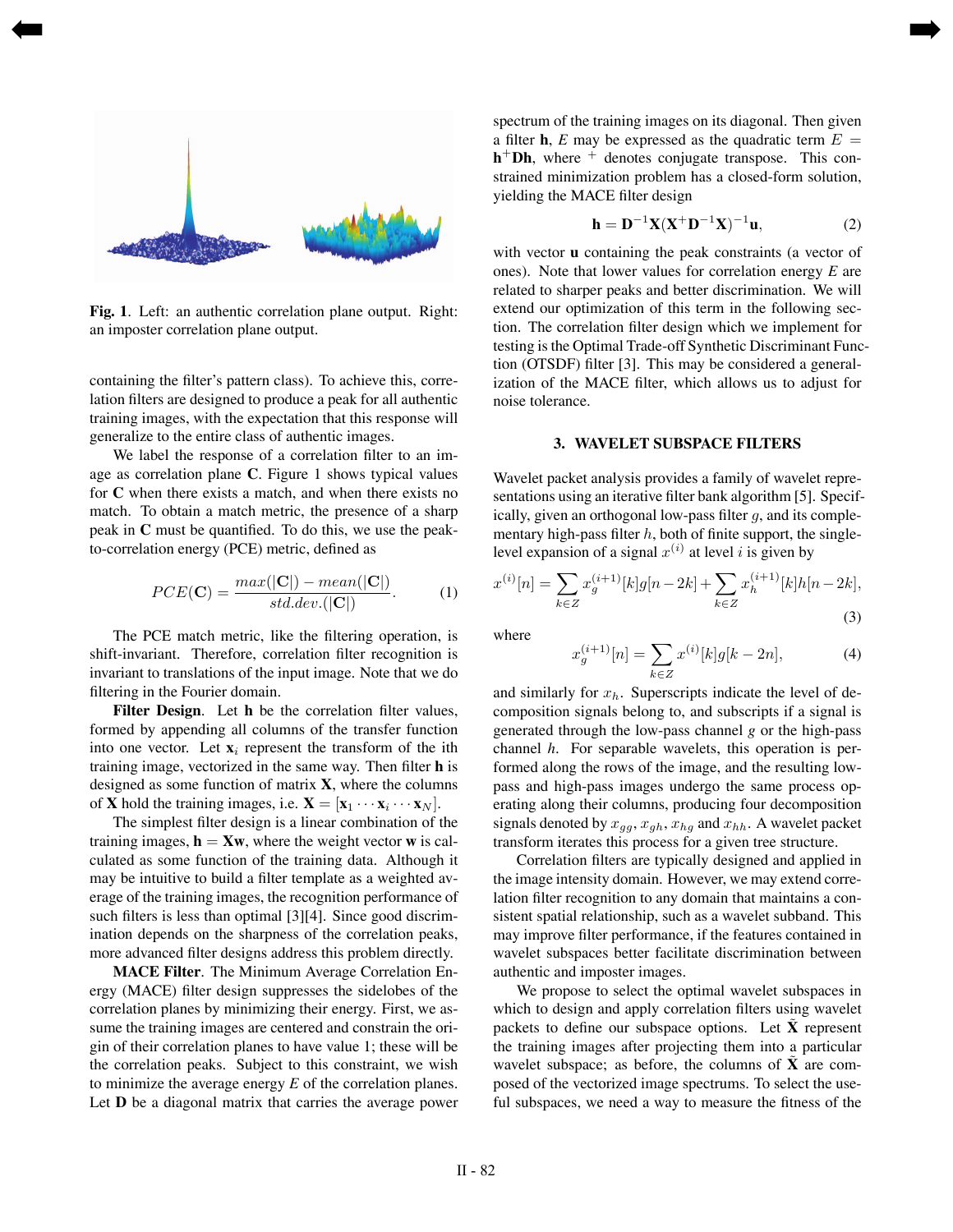

<span id="page-2-0"></span>[➡](#page-1-0)

**Fig. 2**. Wavelet packet decomposition for a sample image class, after pruning for correlation filter fitness.

subspace data **X** for correlation filter recognition. To do this, we use the minimum possible correlation energy we can achieve in this subspace, computed by substituting (2) into  $E = \mathbf{h}^+ \mathbf{D} \mathbf{h}$ . For transformed images  $\ddot{\mathbf{X}}$ , the minimized energy  $E$  simplifies to

$$
\tilde{E} = \mathbf{u}^T (\tilde{\mathbf{X}}^+ \tilde{\mathbf{D}}^{-1} \tilde{\mathbf{X}})^{-1} \mathbf{u}.
$$
 (5)

Now we can further optimize our correlation planes, by finding transformations that yield lower values for *E*. We define our fitness metric *F* as

$$
F = 1/\tilde{E} \tag{6}
$$

so that higher fitness scores correspond to better expected filter performance. Conceptually, this metric tells us how sharp we can make the correlation peaks for our training images in this subspace. For more details, see [6].

**Wavelet Packet Pruning**. We select a wavelet packet tree for each image class by pruning the full tree according to the fitness metric (6). First, we choose a wavelet type and fully decompose the training images (although we restrict the number of levels of the decomposition tree). Then we prune the tree from the bottom up, using the following rule: If  $V_0$  represents a parent space to four child subspaces  $V_1$ ,  $W_1, W_2, W_3$ , evaluate the inequality

$$
F(V_0) > F(V_1) + F(W_1) + F(W_2) + F(W_3), \quad (7)
$$

where operator  $F(\cdot)$  computes the fitness metric of the space. Here  $V_1$ ,  $W_1$ ,  $W_2$ ,  $W_3$  are the spaces of signals  $x_{gg}^{(i+1)}$ ,  $(x+1)$  $x_{gh}^{(i+1)}$ ,  $x_{hg}^{(i+1)}$  and  $x_{hh}^{(i+1)}$ , respectively. If the inequality  $x_{gh}^{(i+1)}$  holds we select the parent space instead of the child spaces: holds, we select the parent space instead of the child spaces; if not, we select the child spaces and represent their collective fitness score as the sum of individual scores. (We use the sum of scores because the fitness metric is a linear function of subspace size and wavelet packets are orthonormal). At the end of the pruning process, we are left with a tree



[➡](#page-3-0)

**Fig. 3**. Sample images from one fingerprint class.

of wavelet spaces that are most useful for the recognition of the pattern class represented by the training images. Figure 2 shows an example of a packet decomposition resulting from this algorithm. In each of these subspaces, we use the transformed training data to build an OTSDF correlation filter. Once we have stored the wavelet packet tree structure and the subspace filters, we are finished with the training process for this class.

**Shift-Invariance**. To apply subspace correlation filters to an image, we must first decompose the image according to the correct wavelet packet tree. Then we may apply each of the subspace filters, and compute PCE match scores for each. These scores are summed to obtain the final match score. However, wavelet decomposition is not a shift-invariant operation, because of the downsampling involved. A shift in the original image will only periodically correspond to a shift in the wavelet subspaces. As a result, the performance of subspace correlation filters is no longer shift-invariant; instead, it peaks and decreases periodically as the input image is shifted.

To solve this problem, we design one further correlation filter in the original image domain. This filter is applied to the image first in order to align it; i.e., we observe the location of the correlation peak in the output and correct for any translation. Then we continue with the decomposition and the use of subspace filters, which allow for superior discrimination. This technique restores shift invariance without adding to the computational complexity.

#### **4. RESULTS**

For testing, we used a subset of the NIST 24 fingerprint dataset [7]. We used 10 classes, each containing 100 images of a rolling fingerprint. The images are often challenging because of the deformations and partial prints that result from the rolling finger movement. Figure 3 shows sample images from one fingerprint class.

Fingerprint recognition can be accomplished with zero or very near zero error using standard correlation filter recognition, if the training set is large enough. Here, we limited our training set size to 5 authentic images along with 7 imposter images, making the task more difficult. Our reason for restricting the available training data is to demonstrate